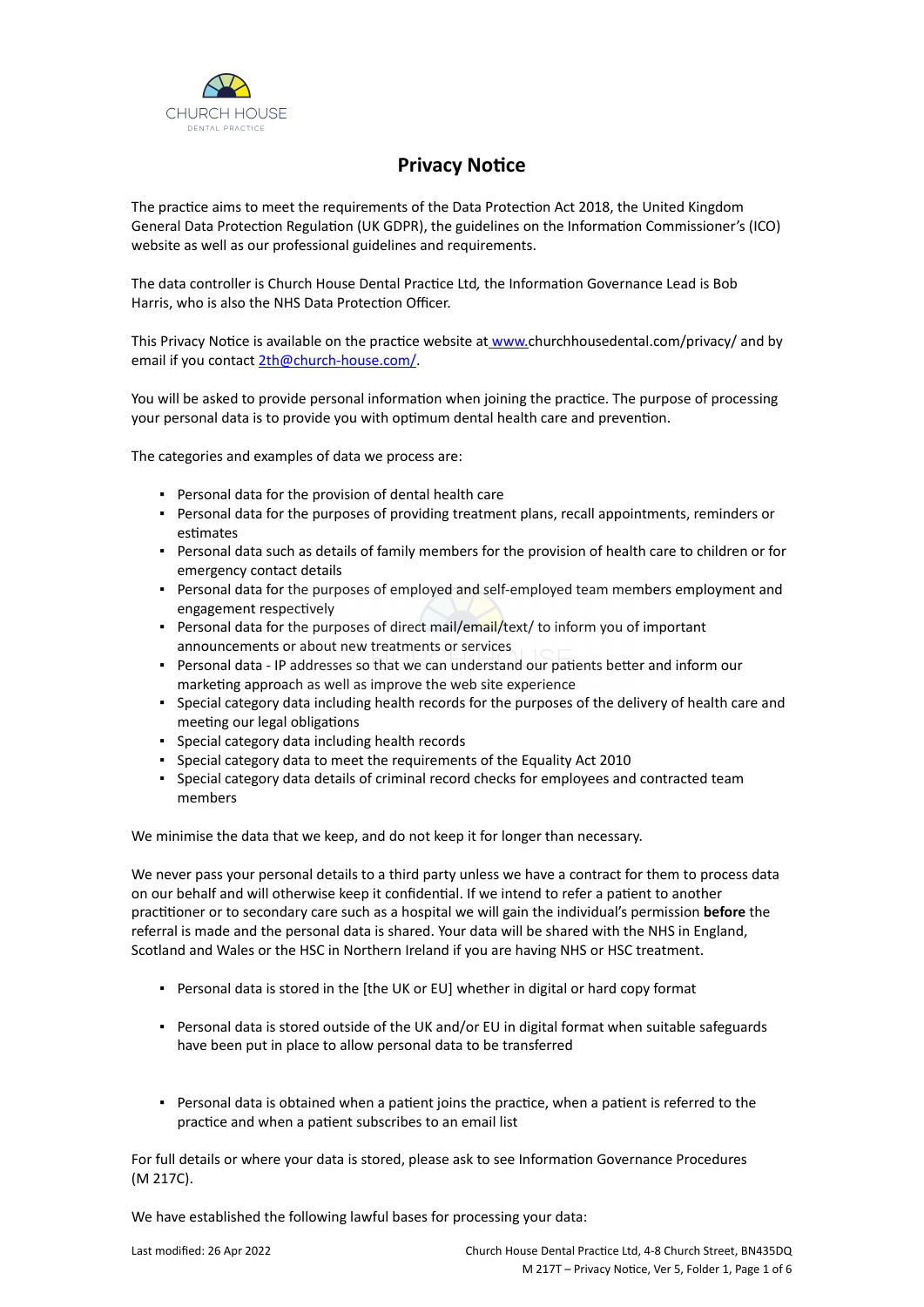

Our lawful bases for processing personal data:

- The legitimate interests of the dental practice
- Processing is necessary for the performance of a contract with the data subject or to take steps to enter into a contract
- Consent of the data subject
- To comply with our legal obligations

Our Article 9 conditions for processing special category data:

- Processing is necessary for health care purposes
- Processing necessary for identifying or keeping under review the existence or absence of equality of opportunity or treatment between groups of people with the view to enabling such equality to be promoted or maintained
- We obtain consent of the data subject to process criminal record checks

The reasons we process the data include:

- To maintain your contemporaneous clinical records
- To provide you with dental treatment, prevention and oral health advice
- To carry out financial transactions with you
- To manage your NHS or HSC dental care treatment
- To send your personal data to the General Dental Council or other authority as required by law
- **•** To communicate with you as and when required including appointment reminders, treatment plans, estimates and other communications about your treatment or the practice
- To communicate with your next of kin in an emergency
- If a parent or carer to communicate with you about the person you parent or care for
- To refer you to other dentists or doctors and health professionals as required
- To obtain criminal record disclosures for team members
- For debt recovery
- To continually improve the care and service you receive from us

The personal data we process includes:

Your name, address, gender, date of birth, NHS number, medical history, dental history, family medical history, family contact details, marital status financial details for processing payment, your doctor's details and details of treatment at the practice. We may process more sensitive special category data including ethnicity, race, religion, or sexual orientation so that we can meet our obligations under the Equality Act 2010, or for example to modify treatment to suit your religion and to meet NHS or HSC obligations.

The retention period for special data in patient records is a minimum of 10 years and may be longer for complex records or to meet our legal requirements. The retention periods for other personal data is 2 years after it was last processed. Details of retention periods are available in the Record Retention (M 215) procedure available from the practice.

We obtain your personal details when you enquire about our care and service, when you join the practice, when you subscribe to our newsletter or register online, when you complete a registration or medical history form and when another practitioner refers you for treatment at our practice. Occasionally patients are referred to us from other official sources such as NHS clinics or hospitals.

You have the following personal data rights:

- The right to be informed about the collection and use of your personal data
- The right of access to have a copy of the data we hold about you. Generally, we will not charge for this service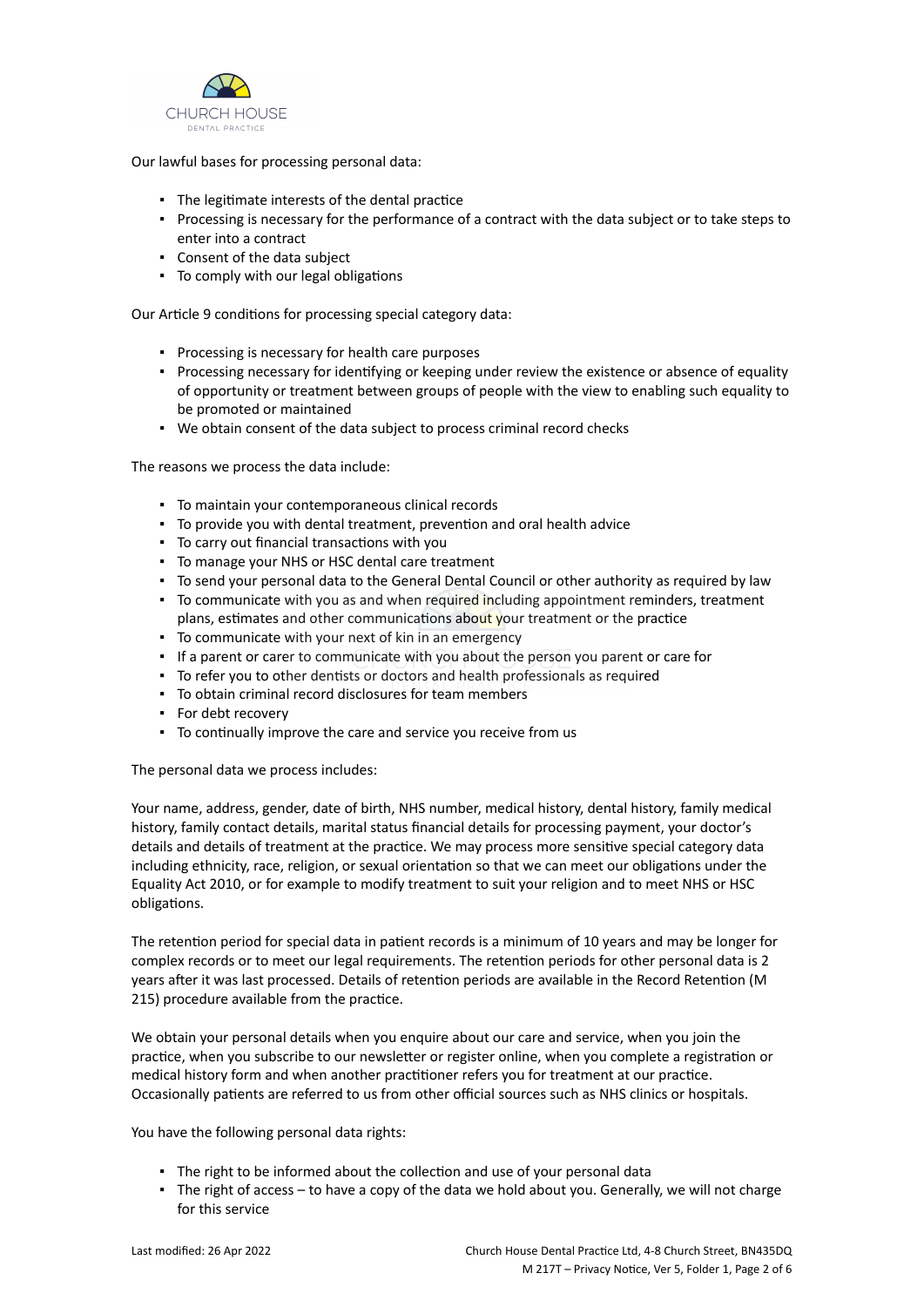

- The right to rectification to correct the data we have if it is inaccurate or incomplete
- The right to deletion of your personal data (clinical records must be retained for a certain time period)
- **·** The right to restrict processing of your personal data
- The right to data portability to have your data transferred to someone else
- The right to object to the processing of your personal data
- Rights in relation to automated decision making and profiling

Further details of these rights can be seen in our Information Governance Procedures (M 217C) or at the [Information Commissioner's website](https://ico.org.uk/for-organisations/guide-to-the-general-data-protection-regulation-gdpr/individual-rights/). Here are some practical examples of your rights:

- If you **are** a patient of the practice you have the right to withdraw consent for important notifications, newsletters, surveys or marketing. You can inform us to correct errors in your personal details or withdraw consent from communication methods such as telephone, email or text. You have the right to obtain a free copy of your patient records within one month
- If you are **not** a patient of the practice you have the right to withdraw consent for processing personal data, to have a free copy of it within one month, to correct errors in it or to ask us to delete it. You can also withdraw consent from communication methods such as telephone, email or text

We have carried out a Privacy Impact Assessment in Sensitive Information Map, PIA and Risk Assessment (M 217Q) and you can request a copy from the details below. The details of how we ensure security of personal data is in our Security Risk Assessment (M 217M) and Information Governance Procedures (M 217C).

# **Comments, suggestions and complaints**

Please contact the IG Lead at the practice for a comment, suggestion or a complaint about your data processing at 2th@church-house.com or by writing to or visiting the practice at 4-8 Church Street, Shoreham by Sea, BN43 5DQ. We take complaints very seriously.

If you are unhappy with our response or if you need any advice you should contact the Information Commissioner's Office (ICO). Their telephone number is 0303 123 1113, you can also [chat online with an](https://ico.org.uk/global/contact-us/live-chat/) [advisor.](https://ico.org.uk/global/contact-us/live-chat/) The ICO can investigate your claim and take action against anyone who's misused personal data. You can also visit their website for information on [how to make a data protection complaint.](http://www.ico.org.uk/complaints)

### **Related practice procedures**

You can also use these contact details to request copies of the following practice policies or procedures:

- Data Protection and Information Security Policy (M 233-CNS)
- Sensitive Information Map, PIA and Risk Assessment (M 217Q), Information Governance Procedures (M 217C), Record Retention (M 215)

If you have an enquiry or a request please contact the Information Governance Lead

Bob Harris, Church House Dental Practice, 4-8 Church Street, Shoreham by Sea, BN43 5DQ

Email: 2th@church-house.com Phone: 01273 453229

Thank you.

# **Data Opt-Out Policy (England)**

### **How the NHS and care services use your information**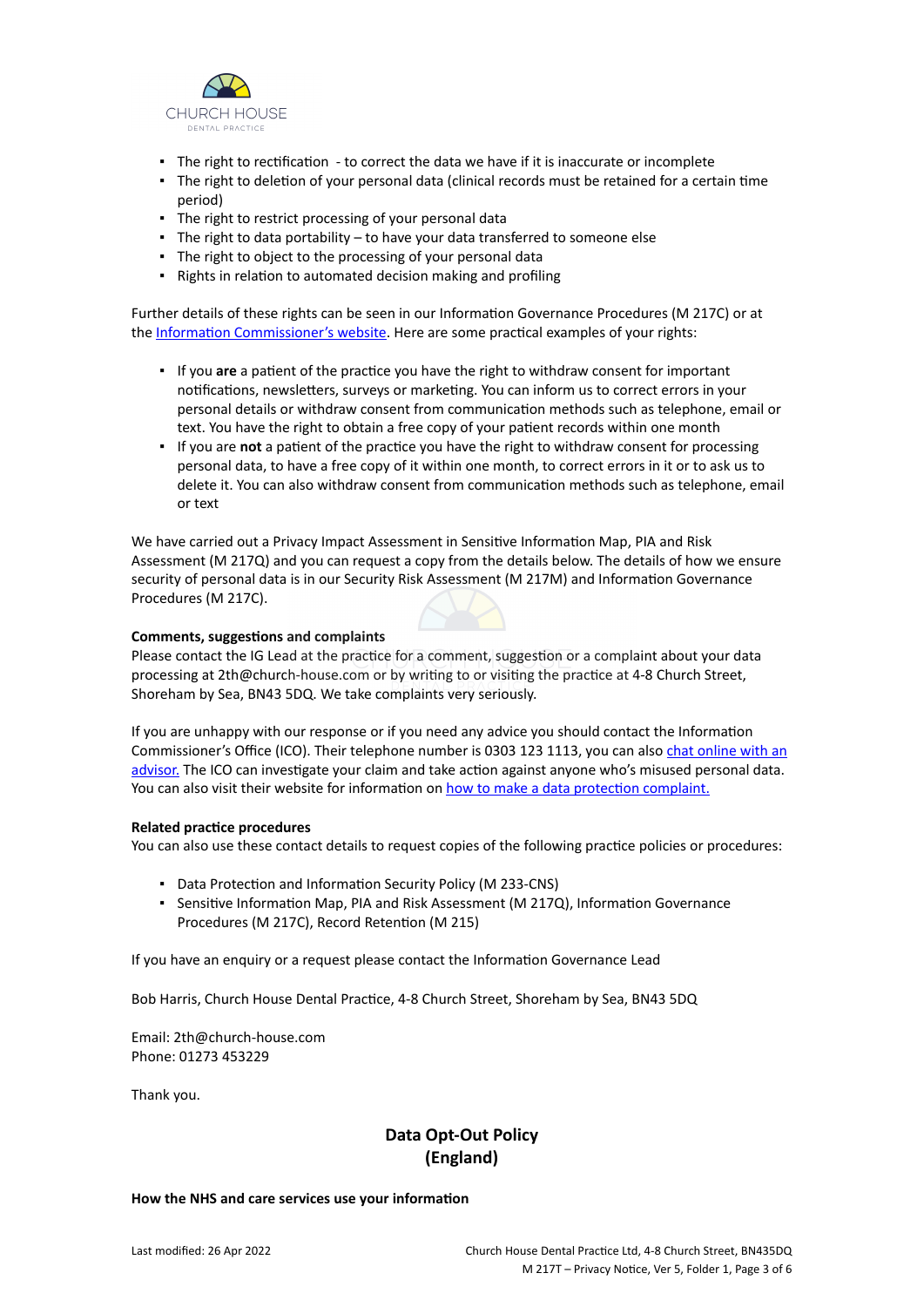

Church House Dental Practice Ltd is one of many organisations working in the health and care system to improve care for patients and the public. Whenever you use a health or care service, such as attending Accident & Emergency or using Community Care services, important information about you is collected in a patient record for that service. Collecting this information helps to ensure you get the best possible care and treatment. The information collected about you when you use these services can also be used and provided to other organisations for purposes beyond your individual care, for instance to help with:

- Improving the quality and standards of care provided
- Research into the development of new treatments
- Preventing illness and diseases
- Monitoring safety
- Planning services

This may only take place when there is a clear legal basis to use this information. All these uses help to provide better health and care for you, your family and future generations. Confidential patient information about your health and care is **only used** like this where allowed by law.

Most of the time, anonymised data is used for research and planning so that you cannot be identified in which case your confidential patient information isn't needed.

You have a choice about whether you want your confidential patient information to be used in this way. If you are happy with this use of information you do not need to do anything. If you do choose to opt out your confidential patient information will still be used to support your individual care. To find out more or to register your choice to opt out, please visit [www.nhs.uk/your-nhs-data-matters](http://www.nhs.uk/your-nhs-data-matters). On this web page you will:

- See what is meant by confidential patient information
- Find examples of when confidential patient information is used for individual care and examples of when it is used for purposes beyond individual care
- Find out more about the benefits of sharing data
- Understand more about who uses the data
- Find out how your data is protected
- Be able to access the system to view, set or change your opt-out setting
- Find the contact telephone number if you want to know any more or to set/change your opt-out by phone
- See the situations where the opt-out will not apply

You can also find out more about how patient information is used at: [https://www.hra.nhs.uk/information-about-patients/](https://www.hra.nhs.uk/information-about-patients/%20) (which covers health and care research); and <https://understandingpatientdata.org.uk/what-you-need-know> (which covers how and why patient information is used, the safeguards and how decisions are made)

You can change your mind about your choice at any time.

Data being used or shared for purposes beyond individual care does not include your data being shared with insurance companies or used for marketing purposes and data would only be used in this way with your specific agreement.

NHS Health and care organisations must have systems and processes in place so they can be compliant with the national data opt-out and apply your choice to any confidential patient information they use or share for purposes beyond your individual care.

Our practice only uses your personal health data to provide individualised care to you and does not disclose your data for any other purposes. The national data opt-out does not apply to our usage of your data and we are compliant with the policy.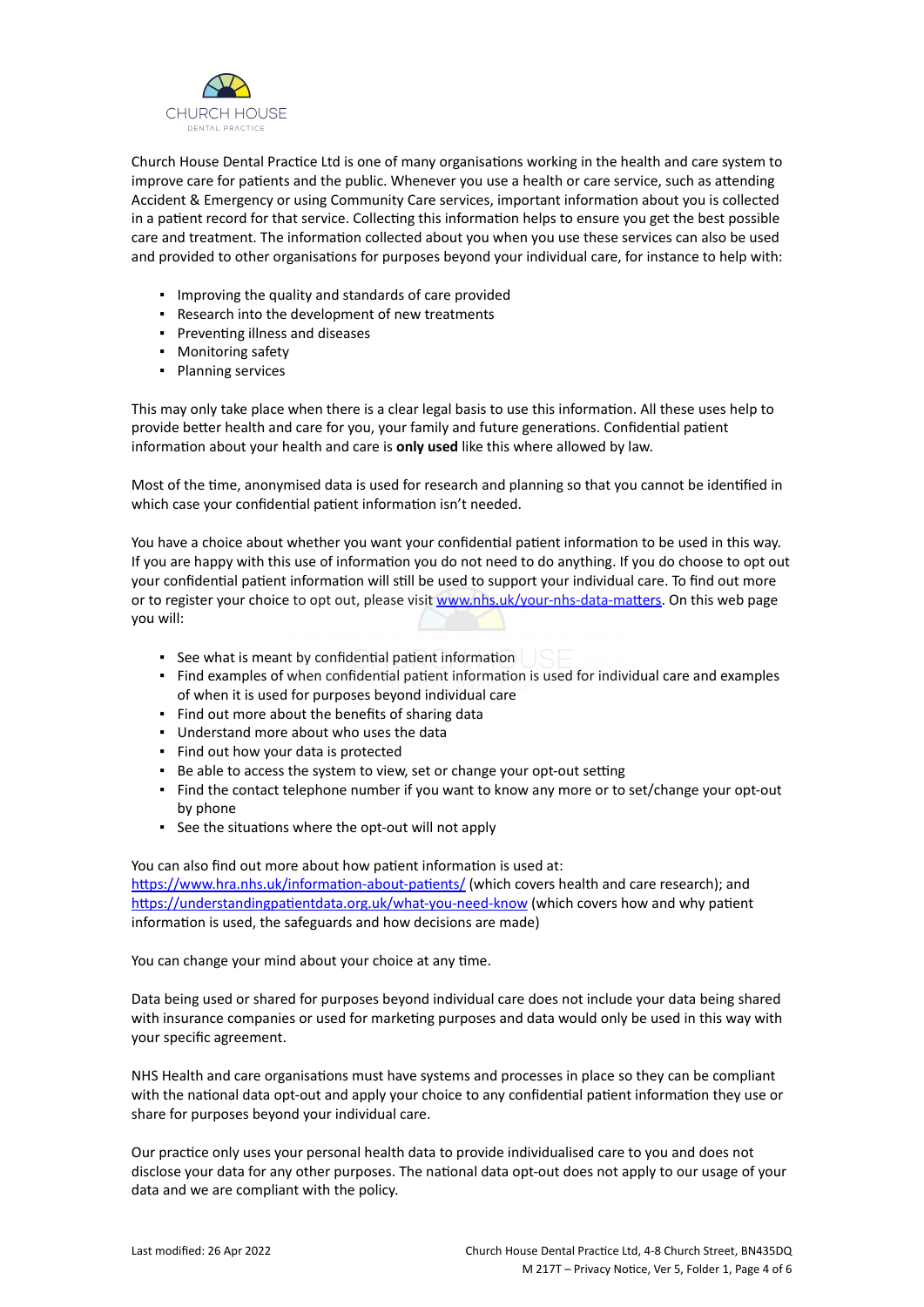

# **Processing of Staff and Candidates' Information**

This section explains how Church House Dental Practice Ltd processes the information of staff and applicants for job roles within the practice.

# **What data do we have?**

So that we can provide a safe and professional service, we need to keep certain records about our team members. We may record the following types of data:

- Your basic details and contact information e.g. your name, address, date of birth, National Insurance number and next of kin
- Your financial details e.g. details so that we can pay you, insurance, pension and tax details
- Your training records

We also record the following data which is classified as "special category":

- Health and social care data about you, which might include both your physical and mental health data – we will only collect this if it is necessary for us to know as your employer, e.g. fit notes or in order for you to claim statutory maternity/paternity pay
- We may also, with your permission, record data about your race, ethnic origin, sexual orientation, or religion

As part of your engagement with the practice, you may be required to undergo a Criminal Record Check. This information is not kept for longer than is necessary—usually not more than 6 months following the recruitment decision, unless a dispute is raised or, in exceptional circumstances.

### **Why do we have this data?**

We require this data so that we can contact you, pay you and make sure you receive the training and support you need to perform your job. By law, we need to have a lawful basis for processing your personal data.

We process your data because:

- We have a legal obligation under UK employment law
- We have a legitimate interest in processing your data for example, for administration of training or learning course or emergency planning etc. These legitimate interests will be customary, or necessary for operational, administrative, HR and recruitment purposes and to otherwise manage employment relationship and interaction between employees
- We are required to provide data to our regulator, CQC, as part of our public interest obligations
- We are required to do so in our performance of another public task
- We process your special category data because It is necessary for us to process requests for sick pay or maternity pay
- If we request your criminal records data it is because we have a legal obligation to do this due to the type of work you do. This is set out in the Data Protection Act 2018 and the Rehabilitation of Offenders Act 1974 (Exceptions) Order 1975
- We may also process your data with your consent. If we need to ask for your permission, we will offer you a clear choice and ask that you confirm to us that you consent. We will also explain clearly to you what we need the data for and how you can withdraw your consent

### **Where do we collect your data from?**

As your employer we need to receive specific data about you. This is collected from or shared with:

- You or your legal representative(s)
- Third parties for example this could include references from your previous job